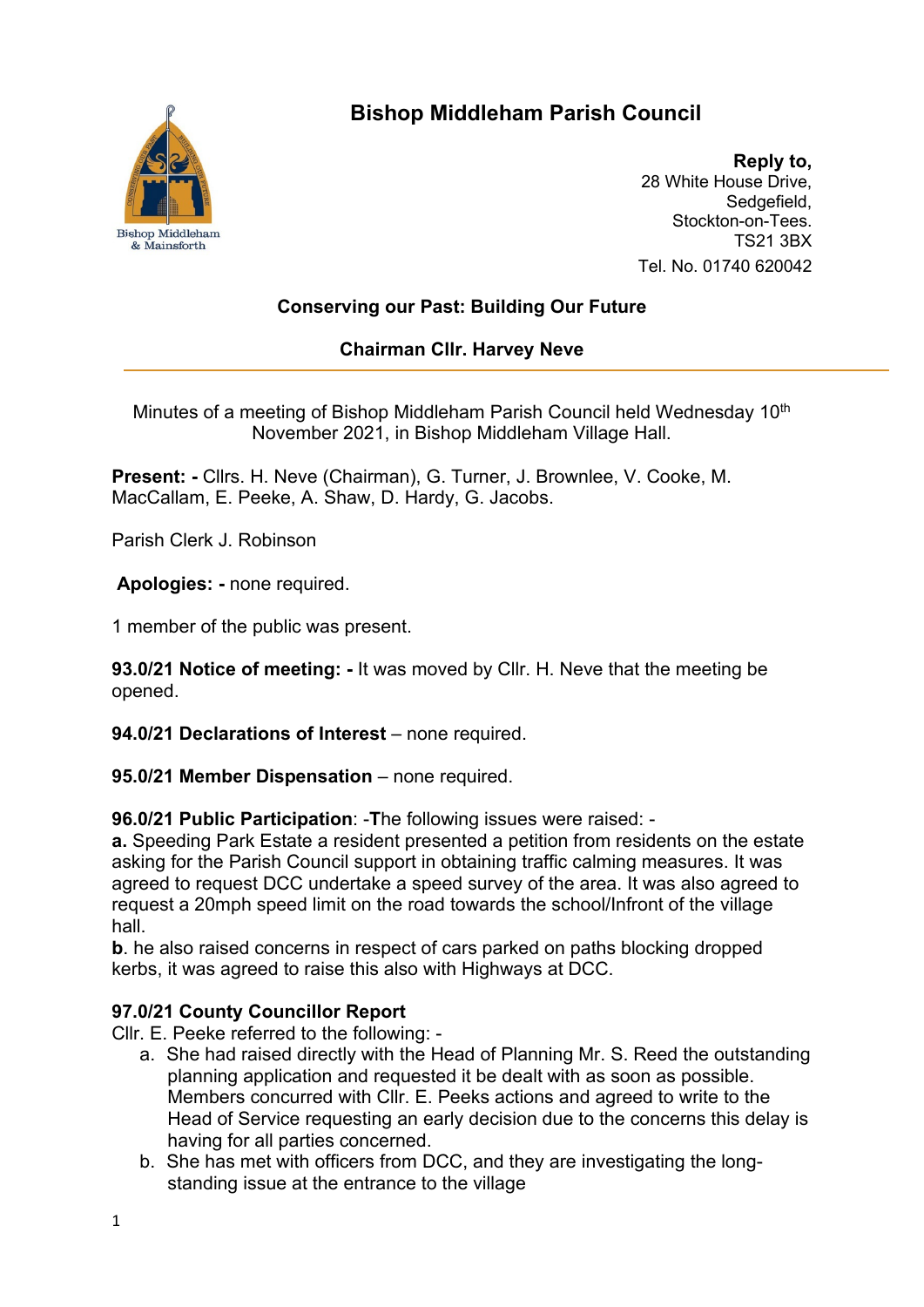- c. She referred to a call out or bids to be submitted for AAP funding. .Agreed to consider a bid for the playground.
- d. A consultation is taking place regarding improving playing pitch facilities. She is keeping a watching brief on this in respect of funding for our playing pitches

## **98.0/21 Minutes of monthly meeting held 13th October 2021**

**Resolved: -** It was proposed Cllr. H. Neve seconded Cllr. G. Turner and carried to adopt the minutes as a true record and endorse recommendations within.

#### **99.0/21 Action Plan**

The following matters were raised: -

- a. Football Team had attended the liaison meeting and advised they wished to apply for funding to provide new strip/equipment/balls. Unfortunately, they had not completed or submitted the application. Agreed to defer this matter to the December meeting to allow for the grant application to be submitted.
- b. An incident had occurred following a match when a needle was found in a dressing room. The football team immediately dealt with its removal and referred the matter to County Durham FA.
- c. Cllr. M.McCallam advised she is still looking into the trees for the Queens Canopy project. Clerk will apply to DCC for tree grant when it becomes available.

#### **100.0/21 Firework Display**

The event had been a great success and enjoyed by all attending. The mobile bar had been a well-received addition. It was disappointing the showmen did not attend, it was agreed to change provider to Turners who had been excellent at the Michaelmas Fayre. 'Harveys Golden Ticket' at Halloween had been a great success with 125 children in the village taking part. Cllr. H. Neve thanked everyone for heir part in making the event a success.

#### **101.0/21 Correspondence**

a. Members received a request from the owners of the old schoolhouse to either sell or give access to the land adjoining their property. The Clerk advised it could not be sold as it is Village Green without permission of the Secretary of State. Council could if they wished grant a easement across the land to allow access. Cllr. H. Neve agreed to speak to the residents and report back

b. CDALC invitation for 2 members to attend a meeting on the  $30<sup>th</sup>$  of November 2021 at Spennymoor Town Hall with the PCVC Joy Allen. Cllrs. H. Neve and E. Peeke agreed to attend.

c. A new name was added to waiting list for garages.

Cllr. H. Neve advised Mr. B. White, has offered to assist with the Michaelmas Fayre in 2022.

#### **102.0/21 Christmas events**

It was agreed to switch on the lights/carol service at 4pm on Sunday5th December. Ferryhill Brass Band have been booked. Cllr. G. Jacobs agreed to obtain mulled wine/mince pies from Makro and provide a gazebo. Clerk has the switch on button and will produce carol sheets. Cllr. G. Turner agreed to collect 2 tables from the village hall. Cllr. H. Neve is liaising with the church and will post articles on Facebook. Mr. A. Shaw, a resident of the village to switch the lights on. Clerk has prepared the risk assessment for the event.